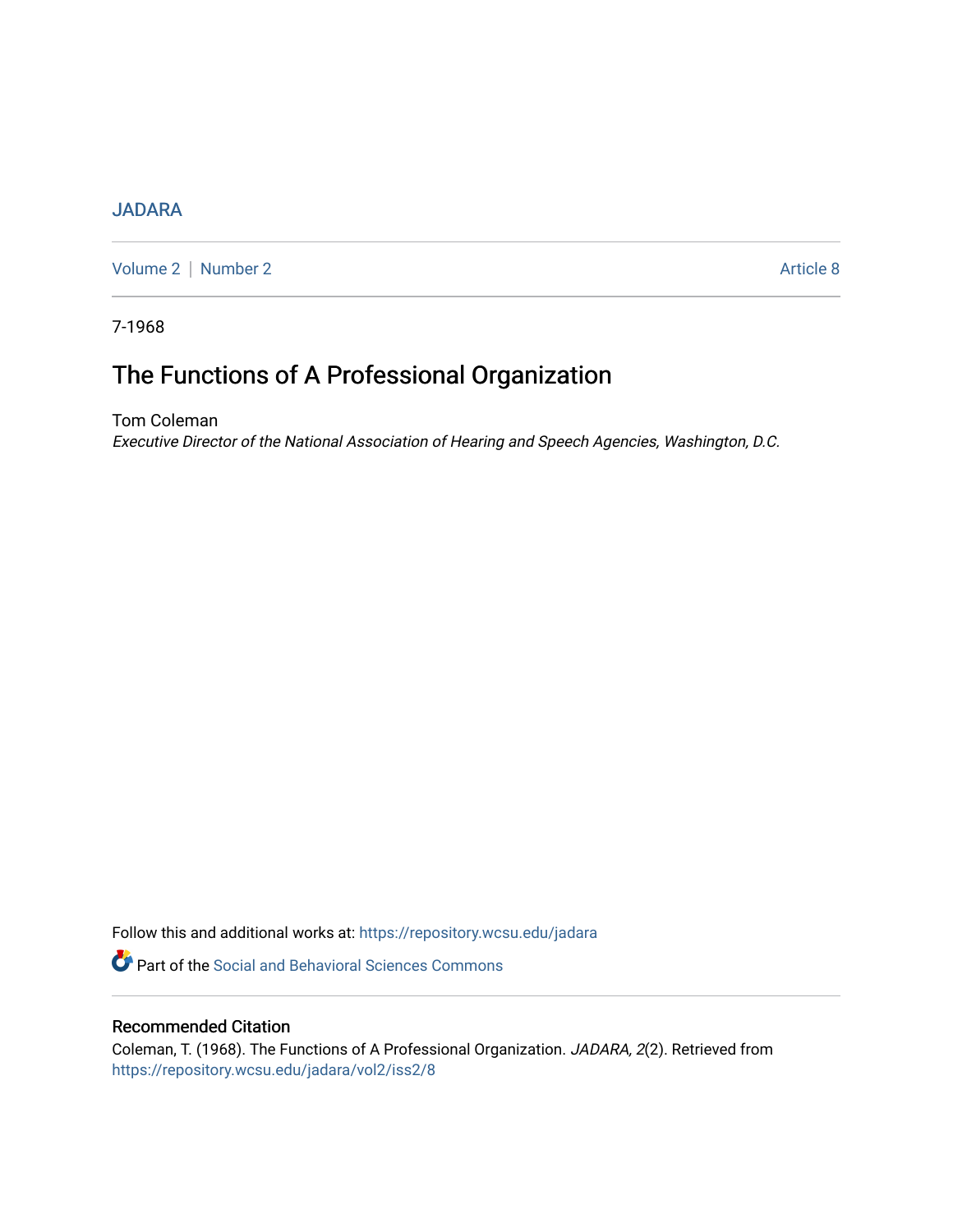## THE FUNCTIONS OF A PROFESSIONAL ORGANIZATION

TOM COLEMAN

Any consideration of the establishment or continued existence of a professional organization must first deal with the question—"Is there a true need for the group"? Traditionally, as any collection of peo ple with similar interest have considered the origin of a new agency or association, those responsible for organizing such efforts often have accomplished their mission (i.e. establishing something) without proper objective preparation in terms of study, soul searching and evaluation. In fact, we often find that the establishment of a new or ganization was sparked by such questionable motives as dissatisfaction with other professional organizations, a desire for better identification of self with professional peers, or protection of the proprietary interests of a particular group of people.

Rarely do v e take the time to deal in depth with the problem of a new professional organization until it is a full-grown infant "mewling and puking in its mother's arms." Then comes the big challenge, the obvious questions,-What is it?—What do we do with it?—How do we make it a contributing member of society?

Initially we must still face the difficult task of naming our new born. In consideration of this era of comprehensive care in which we are now engaged, do we severely limit by name the present and future mission of our protege? For instance, shouldn't we consider the total job that must be done for the adult hand in hand with the over all efforts of rehabilitation and health, for all deaf people? It is proper for us to be called the Professional Rehabilitation Workers with the Adult Deaf? Would we be closer in line with the trends in our so ciety to use something more appropriate and more inclusive such as "Professional Workers with the Deaf"? . . . or, " . . . with the Communicatively Handicapped"?

TOM COLEMAN is Executive Director of the National Association of Hearing and Speech Agencies, Washington, D.C.

1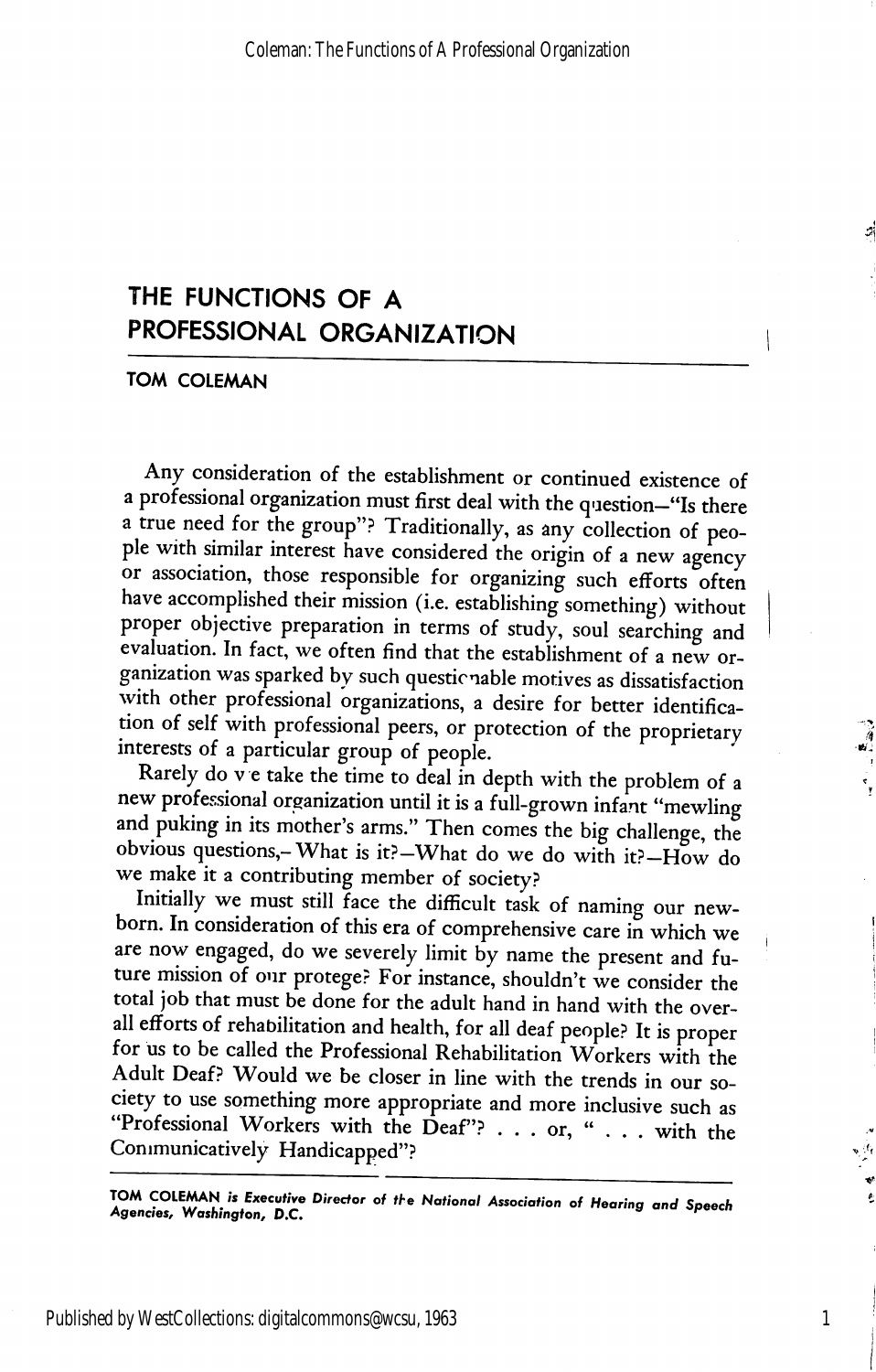#### A PROFESSIONAL ORGANIZATION 23

Next we must decide on the purposes and objectives we would like to allege that our newborn association will follow in its developmental period. Will it be of such personality, intellect and prowess that only you and  $\iota$  (and God) can fully enjoy an association with it? Or will it be an intelligent, strong, but practical medium through which we can coordinate the abilities and activities of all who desire to help solve the problems of those who need our collective help?

Perhaps at this point you may think I am being unreasonable in my approach to the topic. However, at this time in history when our human and material sources are most inadequate for accomplishing the tremendous tasks facing those in rehabilitation and health, it seems necessary that we remind each other to give careful consider ation to the organization of any activity which may either make a needless encroachment on the time we have available to serve people or which further splinters the professional service world at a time when we must take a collaborative approach to comprehensive care.

Assuming that PRWAD has adequately faced up to the aforemen tioned thoughts, I will try from here on out in this paper to capital ize on the conduct and misconduct of other, more mature profes sional groups in attempting to offer you some guidelines on the func tions (or, if you please, responsibilities) of a professional organization. These have been gleaned from many years of fighting for and with such professional groups as physicians, dentists, audiologists and speech pathologists, educators, nurses and others.

Initially, the only reason for a professional organization to exist is to improve and increase productive services to patients or clients through a leadership that will insure the quality of the professional workers within the field. An organization such as PRWAD must constantly engage in the pursuit of excellence for the individual pro fessional as well as the total field in order that those we serve will be assured of the best possible care available.

In providing leadership you must not be influenced by proprietary and self-protective measures for the professional himself but rather you must concentrate on the nature and design of professional work ers in terms of the quality and quantity of services needed by those we serve.

Unlike some other professional organizations, do not attempt to establish status for your membership merely through allegation, pro motional activities or mandate. Rather let them also prove themselves to the public by their performance.

In terms of establishing and maintaining the professional qualities of your individual members, several interrelated activities must be established by PRWAD; education and training programs; a pro-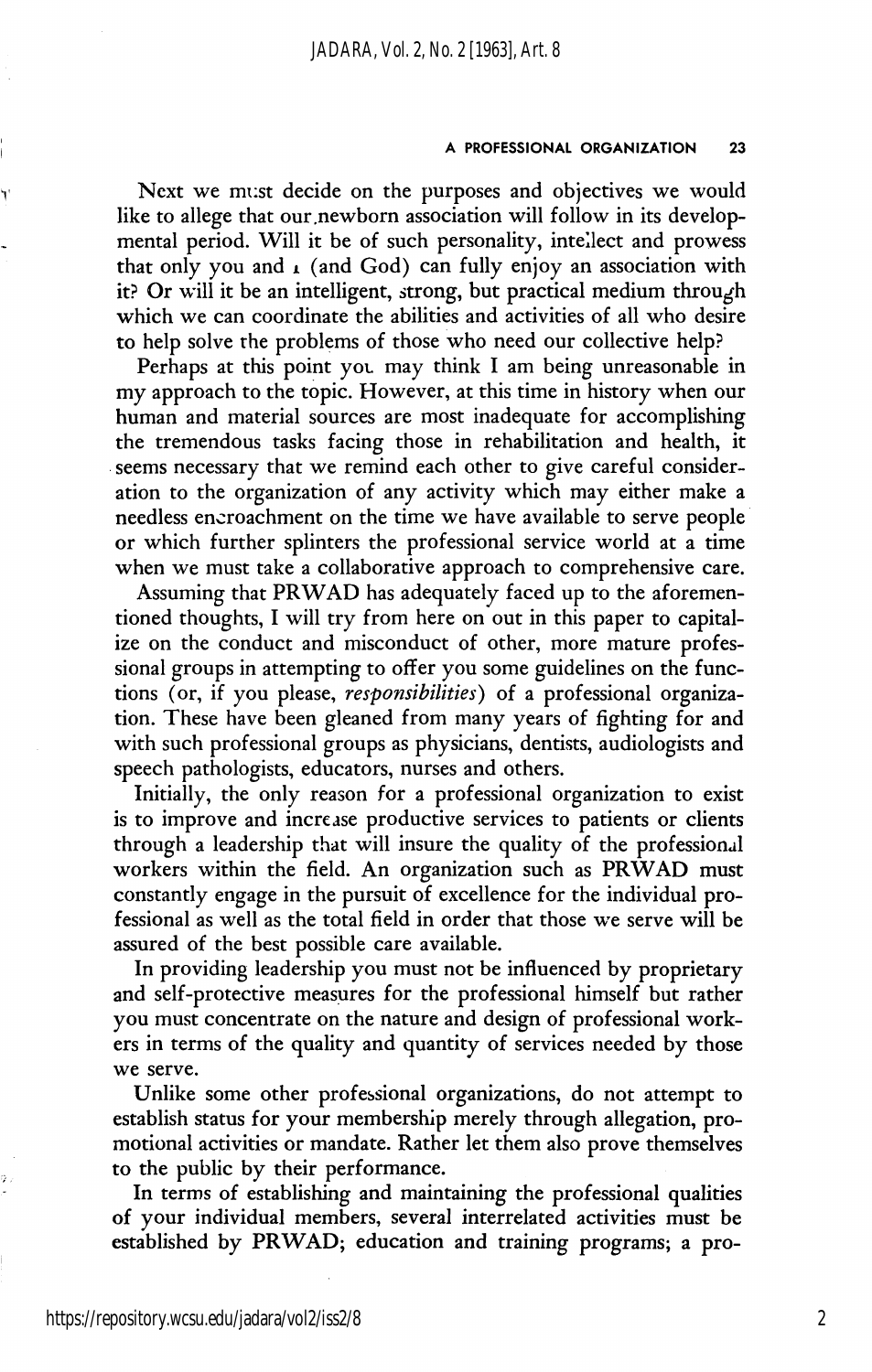#### 24 JOURNAL OF REHABILITATION OF THE DEAF

gram for individual certification; consideration of state licensing laws; and some appropriate mechanism for enforcing a sound quality of professional performance.

Your education and training activities basically should be in the form of cont juation education, that is providing short courses and workshops designed to constantly update the knowledge of your membership. This in turn should be related to other activities . . . certification and licensing ... in the sense that these functions (which initially indicate that an individual meets certain basic educational and knowledge requirements) must be designed to provide periodic checks on an individual's ability to perform throughout his profes sional career. Present methods of certification or licensing for a pro fessional unfortunately approve him for lifetime practice unless he is found guilty of malpractice. Thus, in lieu of periodic re-exam ination and re-licensing to reasonably assure protection of patients/ clients, we must insist on certification and licensing programs which have mandatory continuation educational programming built into them. This can only be done through the initiative of the profession al organization involved and its acceptance of an outlook which con centrates on what is good for the client rather than for the profes sional.

Once effective programs for certification, licensing and continua tion education have been established, then some means for establish ing an appropriate mechanism (s) for enforcing professional per formance under these programs must be accomplished. In fact, such thinking should be involved during the formation period in order that our regulatory activities will have some system of enforcement built into the original programs. It is recognized that this is a most difficult area for concentration, solution and activation. However, if it is not accomplished by the professionals themselves, it is reason able to anticipate that some enforcement will be activated by a nonassociated regulatory group.

Another major responsibility of a professional organization should be that of serving as a "feedback" or sounding board for educational programs. This continuing activity involves objective and subjective evaluation of the graduates of training programs in your field and providing feedback to the institutions as to the strength and weak nesses of curricula in terms of their adequacy in preparing young professionals for participation in the reality of a work situation. It is assumed that the wisdom of your leadership will assure that this is done in full collaboration with those responsible for the educational programs.

Besides the aforementioned continuation educational programs,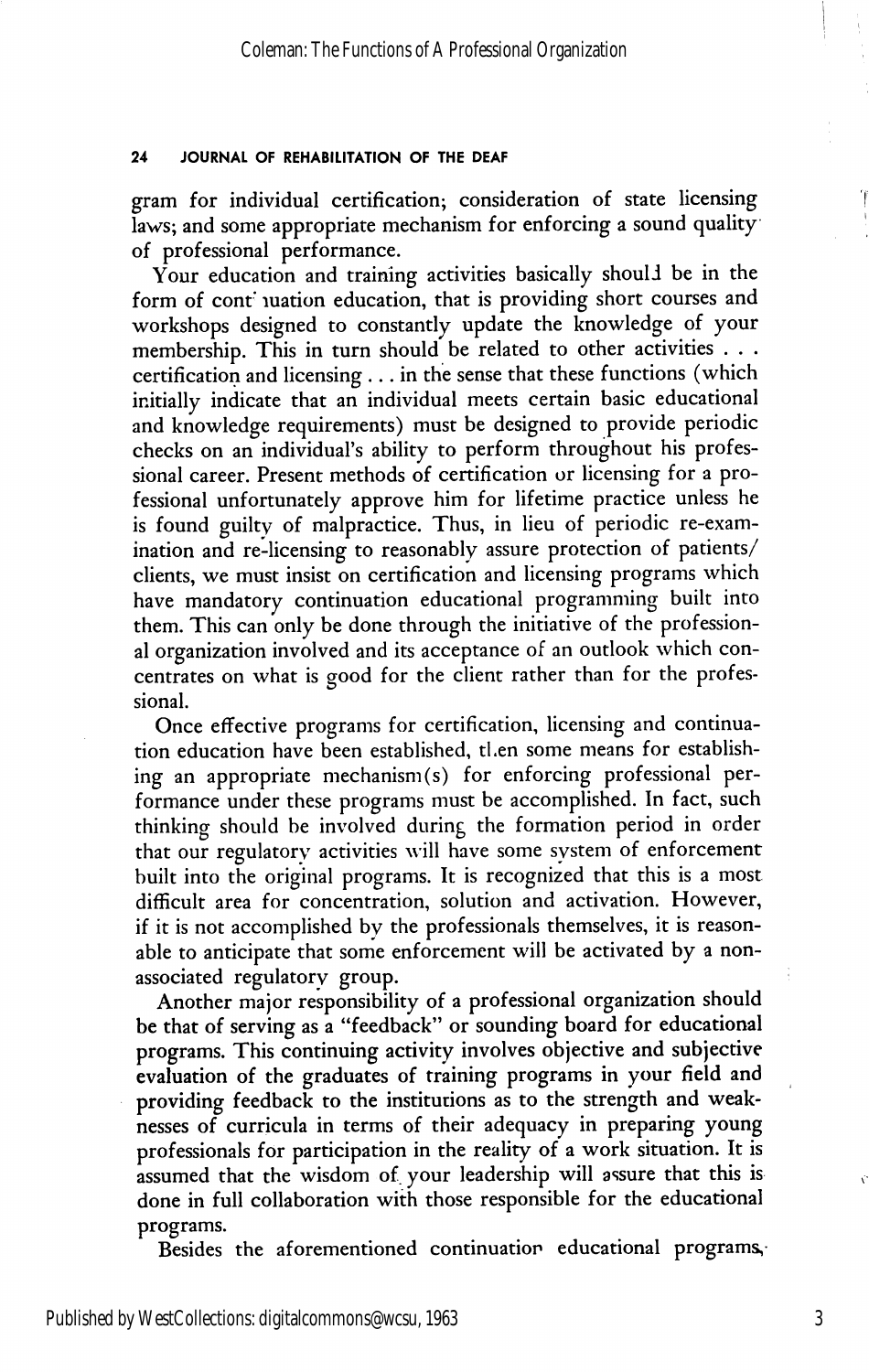#### A PROFESSIONAL ORGANIZATION 25

other continuing communication efforts also are important to any professional organization. Recognizing that most of your member ship is involved with services to people, your journal-type publications basically should be in the form of practical articles which di rectly assist a member with his ability to improve and increase ser vices to clients. Various informational pamphlets, often in collabora tion with other professions, should be made available to your mem bership for distribution to clients and/or relatives to reinforce the oral guidance and recommendations that you provide from time to time. Audio-visual materials should be developed for such important programs as recruitment, client and family education as well as gen eral education of the public. One important area of communication which must be activated and constantly maintained is that of relat ing the work of your profession to other professional disciplines in order that they might be aware of (and therefore encouraged to use) the unique services that you provide.

Active programs in research and studies also must be inherent to your organization. These should be conducted in various areas, in cluding those concerned with improving the methods of providing services to people, training and use of supportive personnel, improv ing the transmission/reception/utilization of informational and edu cational materials, improving the multi-disciplinary or team approach to rehabilitation of the communicably handicapped, and many other important areas. Some of your leaders also should be constantly studying the trends as well as proposed changes in such fields as health, rehabilitation, education, welfare, employment and so forth in order that they can do a better job of planning for your immedi ate and long-range future.

Naturally there are many other areas of activity that should be conducted by a professional organization . . . such as their participa tion in legislative activities, liaison with other national organizations, and the development of preventive measures which ultimately would one day work us all out of our present jobs. All of these are geared to one single objective ... providing greater services to people, both quantitatively and qualitatively.

As you conduct the programs of your organization certain pitfalls should be avoided. Perhaps the most important of these is controlling your efforts in order that your consideration is not on developing status for the professionals but rather developing high quality profes sionals to provide services to people. Along with this would be avoid ance of the proprietary attitude often developed by professional or ganizations, i. e. failing to involve other professions and organizations in a comprehensive approach to the people we are attempting to re-